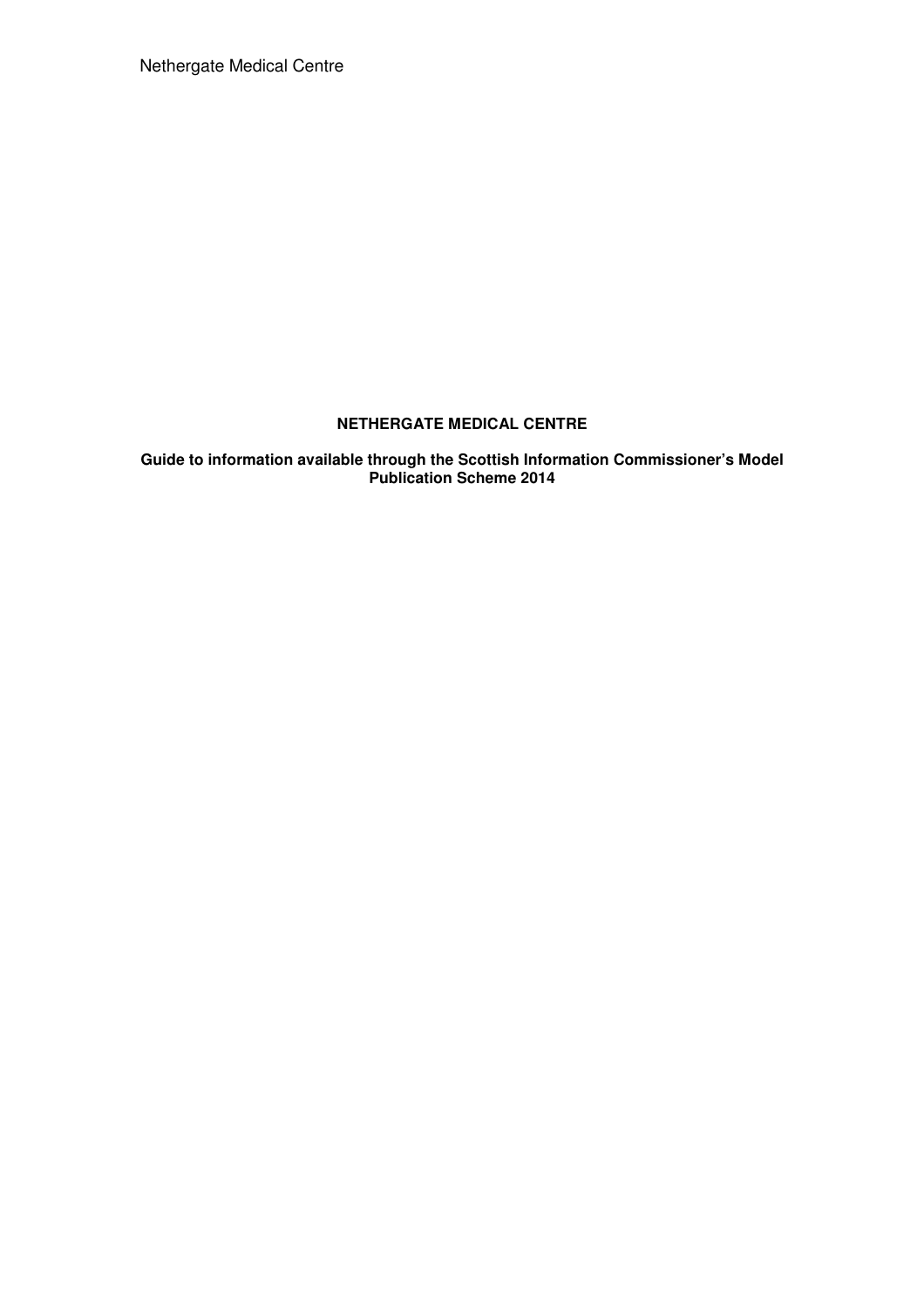# **Index**

| <b>Section 1</b>  | <b>Introduction</b>                                                |
|-------------------|--------------------------------------------------------------------|
| <b>Section 2</b>  | <b>About Nethergate Medical Centre</b>                             |
| <b>Section 3</b>  | <b>Our functions and services</b>                                  |
| <b>Section 4</b>  | How we take decisions and what we have decided                     |
| <b>Section 5</b>  | What we spend and how we spend it                                  |
| Section 6         | Accessing information under the scheme                             |
| <b>Section 7</b>  | Information that we may withhold                                   |
| <b>Section 8</b>  | Our charging policy                                                |
| <b>Section 9</b>  | Our copyright policy                                               |
| <b>Section 10</b> | Our records management and disposal policy                         |
| <b>Section 11</b> | <b>Feedback</b>                                                    |
| <b>Section 12</b> | <b>Complaints</b>                                                  |
| <b>Section 13</b> | How to access information which is not available under this scheme |
| <b>Section 14</b> | <b>Classes of information</b>                                      |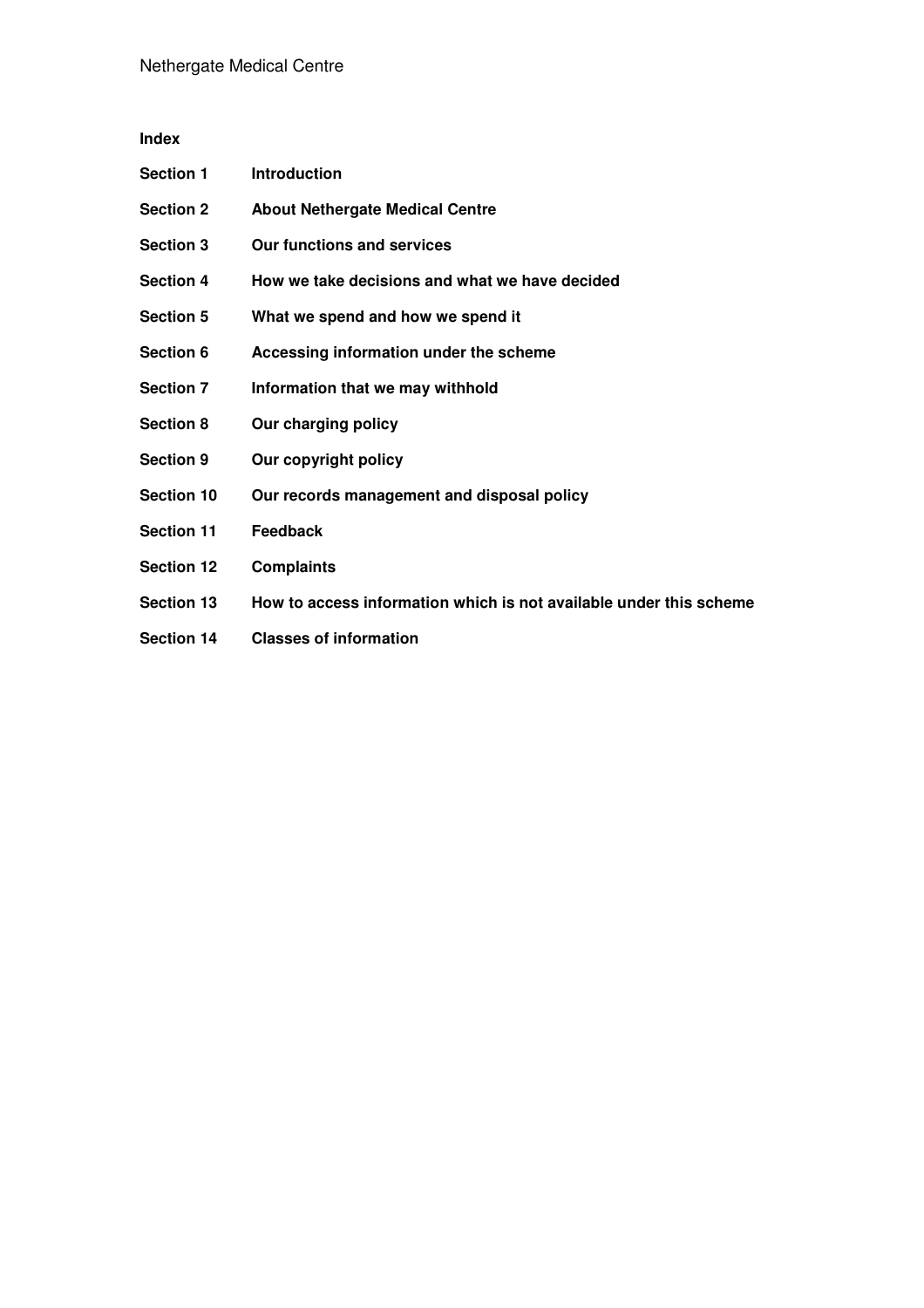# **Section 1: Introduction**

The Freedom of Information (Scotland) Act 2002 requires Scottish public authorities to produce and maintain a publication scheme. Authorities are under a legal obligation to:

- Publish the classes of information they make routinely available
- Tell the public how to access the information and what it might cost

Nethergate Medical Centre has adopted the Model Publication Scheme 2014 produced by the Scottish Information Commissioner. The scheme has the Commissioner's approval until 31 May 2018.

You can see the model publication scheme on the Commissioner's website at www.itspublicknowledge.info/mps or by contacting us at the address provided below.

The purpose of this Guide to Information is to:

- allow you to see what information is available (and what is not available) in relation to each class
- state what charges may be applied
- explain how you can find the information easily.
- provide contact details for enquiries and to get help with accessing the information
- explain how to request information we hold that has not been published.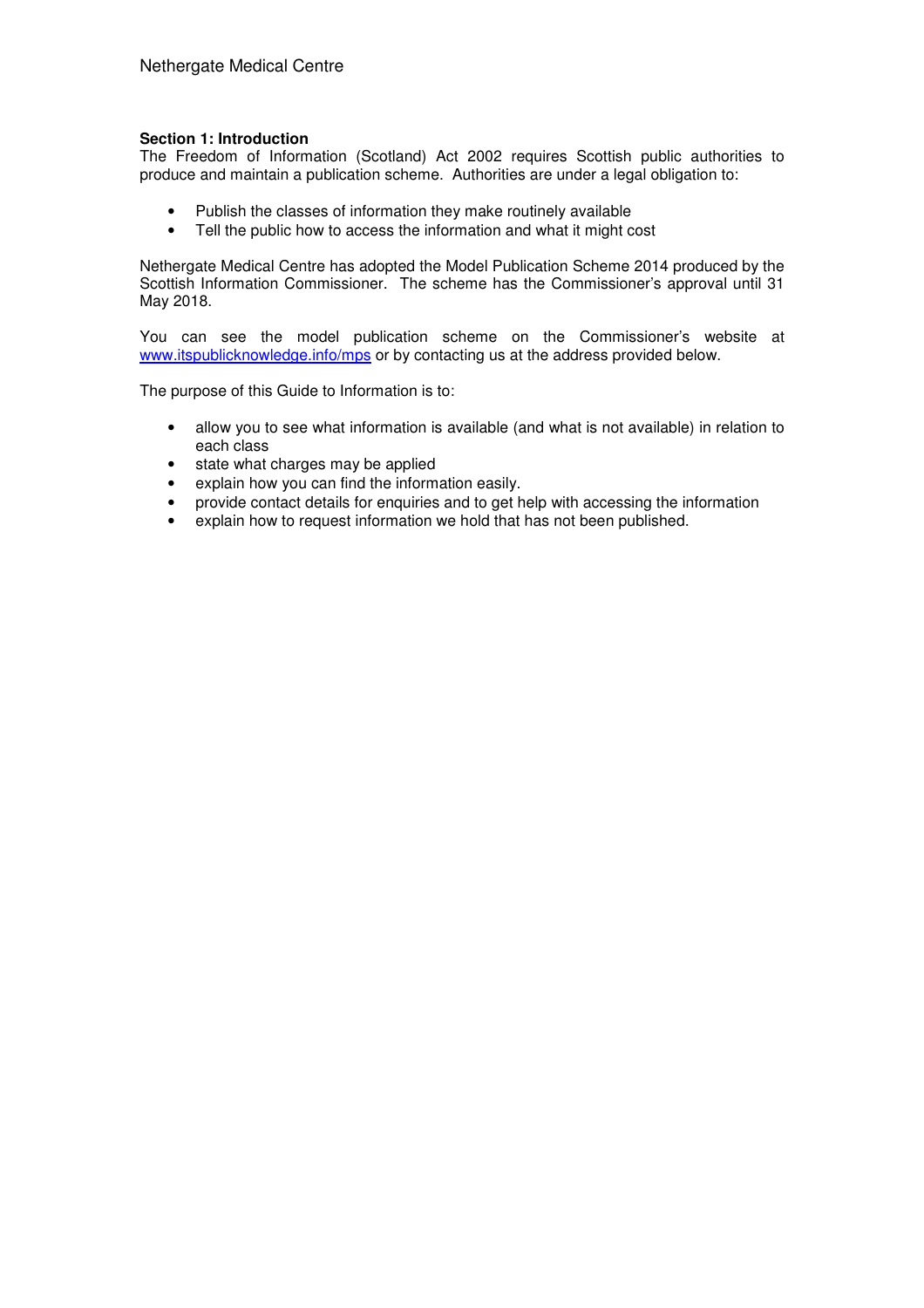#### **Section 2: About Nethergate Medical Centre**

#### **General information**

Nethergate Medical Centre 2 Tay Square Dundee Tel 01382 221527

Our Practice consists of 6 GP partners, 1 Practice Manager, 1 assistant/IT manager, 9 administrative staff, 3 Practice Nurses and 1 HCA.

Our opening hours are Mon-Fri 8am – 6pm. From 6pm on Friday until 8am Monday our surgery provides out of hours cover using NHS24 based at Wallacetown Health Centre Dundee Tel: 111 (NHS24 website www.nhs24.com)

Concerns or complaints about the services we provide can be made directly to the Practice Manager Mandy McGregor or to the NHS Board who has a separate complaints and advice team which can be contact on free phone 0800 027 5507 or email complaints.tayside@nhs.net

#### **Constitution**

This GP practice is constituted under the National Health Services (Scotland) Act 1978 and is contracted by NHS Tayside to provide primary medical services under GMS.

#### **Section 3: Our functions and services**

NHS Boards contract with GP practices to provide primary care services to patients. Nethergate Medical Centre holds a General Medical Services contract with NHS Tayside. Under this contract we provide primary medical services to patients that reside within our practice area. If you live within our Practice area (Practice Manager can supply copy of this) then patients can register with the Practice. Reception staff follow a protocol for new patient registrations.

GP contractors Dr Sharon Coull, Dr Brett La Hay, Dr Jennifer Ruthven, Dr Dawn Dorward, Dr Simone Killick and Dr Anju Tharayil hold the contract for services with the NHS board and are responsible for fulfilling the obligations of the contract. The General Medical Services Regulations outline our responsibilities under our contract. The payment arrangements under our contract are contained in the GMS: Statement of Financial Entitlements (the current year's SFE can be found on the NHS Scotland website www.show.scot.nhs.uk/publications/publication.asp

This practice participates in the Quality and Outcomes Framework. Funding under the QOF is dependent on achievement against a variety of clinical and non-clinical indicators.

This practice aims to take account of NHS Quality and Improvement Scotland standards and guidance, Scottish Intercollegiate Guidelines Network (SIGN) guidelines relevant to general practice, and Scottish Government Health Directorates service strategies and frameworks.

Under our contract with NHS Tayside we provide a range of services to our patients, including: General primary medical services, child health surveillance, contraceptive services, maternity medical services, minor surgery services, obstetric services, immunisation services, palliative care enhanced service, extended hours services. Our Practice nurses also runs diabetic clinic, heart disease monitoring, asthma, COPD, health promotion, cervical cytology. It is important to note that this range of services may be subject to change and may not always be available.

The staff at this Practice record information about you and your health so that you can receive the right care and treatment. We need to record this information together with the details of the care you receive, because it may be needed if we see you again. There maybe circumstances in which your personal medical record or parts of it maybe disclosed to other people, apart from your GP and practice staff. Usually, your notes would be disclosed in an anonymised form. However, there are times when the record cannot be anonymised either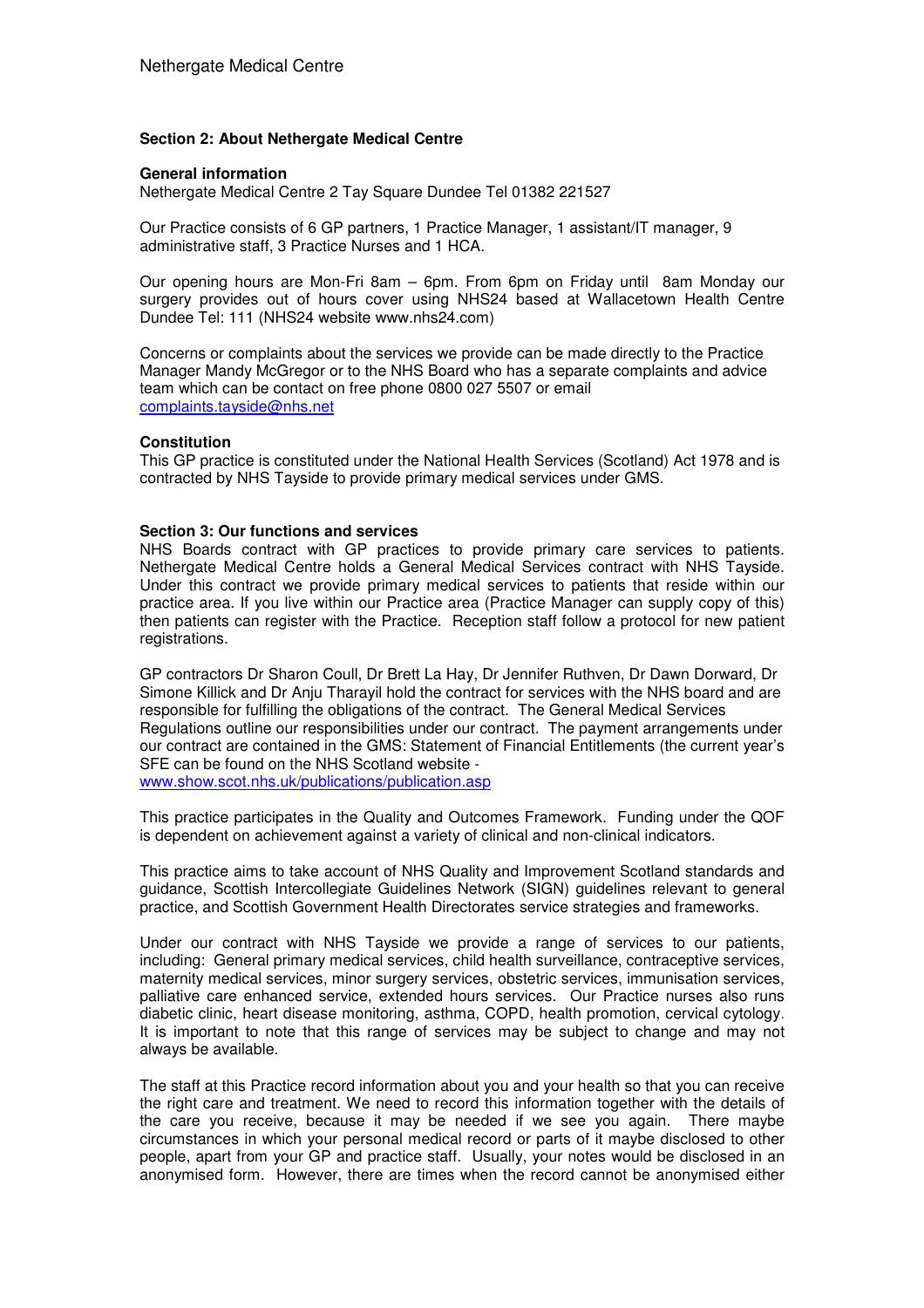because it would be impractical to do so or because the nature of the request is such that it is necessary for your name to be disclosed. Patients should be re-assured that any disclosure of patient information is conducted within the rules of the Data Protection Act and records will only be disclosed when the following conditions are met:

- 1. The purpose of the request is to improve, manage or promote the provision of healthcare. Examples of this maybe where the relevant Health Board wishes to ensure that the GP practice is meeting its obligation to provide certain levels of care to patients or a particular group of patients under the terms of their contract. Where a new treatment is available and where the Health Board wishes to inform patients who would benefit from it, the practice would provide name and contact information.
- 2. Any other valid exemption under the Data Protection Act applies.
- 3. Disclosure will only be made in response to appropriate request made by the relevant Health Board or people acting on their behalf, provided those people are themselves bound legally to keep the information they receive confidential.
- 4. We are involved in research studies for which we provide anonymised information from patients notes. You cannot be indentified in anyway from this information as none of your personal details are given to researchers. They are also not given information on the GP nor practice name, address or postcode.

Medical students and nursing students attend the practice from time to time. We hope that you will co-operate with us and help the students to learn about general practice. However, you will be informed of their presence in advance and if you do not want them to be present at a consultation your wishes will be respected. This will not affect your treatment in anyway.

If you require the services of an interpreter please let us know. Our GP Partner Dr Anju Tharayil can speak Malayalam, Hindi and can understand Tamil.

To find information on how patients can access our services please visit our website at www.nethergatemedical.centre.co.uk or ask our receptionist for our Practice Leaflet.

# **Section 4: How we take decisions and what we have decided**

#### **Our decision making process**

Clinical decisions are made by all the GP partners in the Practice. Managerial decisions and business decisions are formed by the Practice Manager and decision making discussed with all GP Partners. The GPs and Practice Manager meet monthly to discuss business and clinical issues within the Practice. The GPs also meet with our community staff weekly to discuss clinical decisions regarding the patients they manage. The Senior Practice Nurse also meets with Practice Manager frequently and will then discuss any issues with the Practice Nurse team.

Under our contract of services with the NHS Tayside we are obligated to meet the requirements of this contract and must provide information to support this to the NHS board. The practice is audited by Practitioners Services Division under Payment Verification processes which assess that payments made to practices are correct. PSD is responsible for providing assurance to NHS boards that the payments made on their behalf to GP practices are accurate and valid. The work conducted under Payment Verification includes patient registration checks, documentary checks, trend analysis, and practice visits.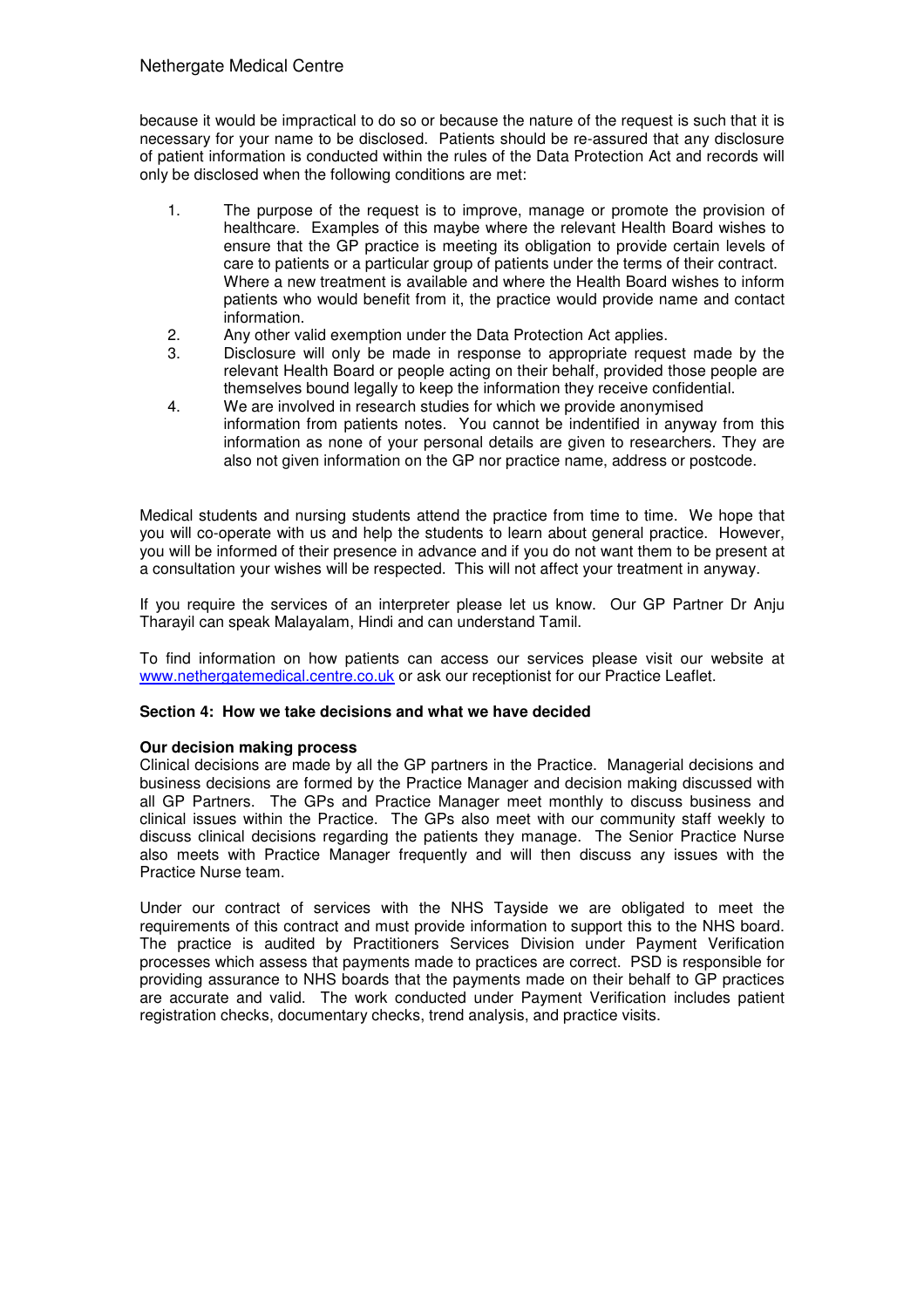General practitioners have a duty of care to their patients and are registered with the General Medical Council and follow the standards and good medical practice guidelines laid down by the GMC, including the requirements set out in the GMC quidance Duties of a Doctor http://www.gmc-uk.org/guidance/good\_medical\_practice/duties\_of\_a\_doctor.asp

# **Section 5: What we spend and how we spend it**

Nethergate Medical Centre receives funding from NHS sources to provide NHS services to patients. We do not charge patients for NHS services. Details of our NHS funding can be requested from the practice, please see Section 14 – Classes of information for further details.

# **Section 6: Accessing information under this scheme**

Information available under our guide to information will normally be available through the routes described below. Section  $14 - Classes$  of Information provides more details on the information available under the scheme, along with additional guidance on how the information falling with each "class" may be accessed.

# **By email**

You can request the information you seek by email at mandymcgregor@nhs.net, wherever possible. When requesting information from us, please provide a telephone number so we can telephone you to clarify details, if necessary.

# **By phone**

Information can also be requested from us over the telephone. Please call 01382 221527 to request information available under this scheme.

# **By post**

All information under the guide will normally be available in paper copy form, but please consider the impact on the environment. Please address your request to:

Mandy McGregor Practice Manager Nethergate Medical Centre 2 Tay Square DUNDEE DD1 1PB

When writing to us to request information, please include your name and address, full details of the information or documents you would like to receive, and any fee payable (see Section 6: Our charging policy for further information on fees). Please also include a telephone number so we can telephone you to clarify any details, if necessary.

#### **Advice and assistance**

If you have any difficulty identifying the information you want to access, then please contact the practice by one of the methods listed above.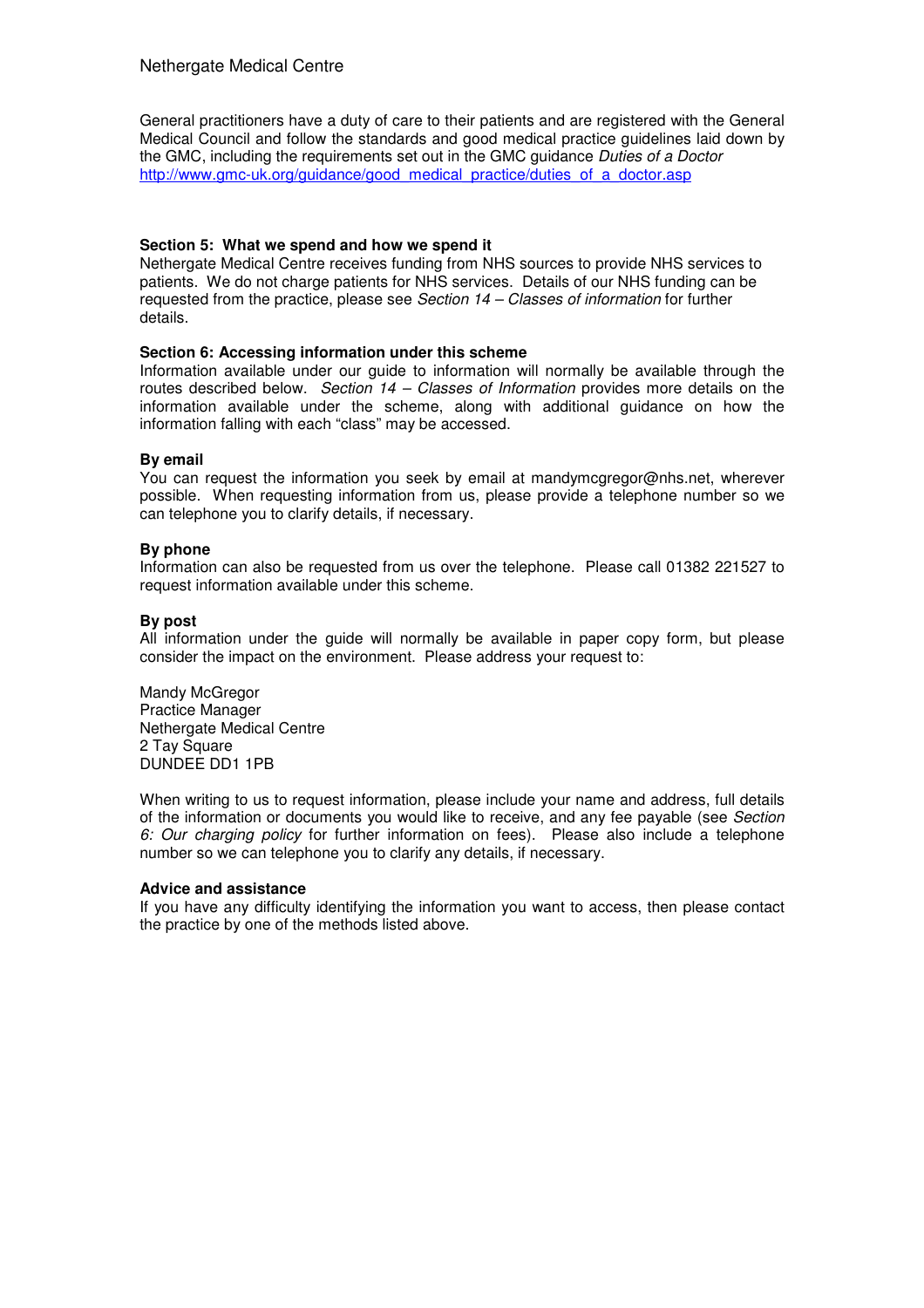# **Section 7: Information that we may withhold**

All information covered by our guide to information will be processed promptly and provided as soon as possible following our receipt of your request.

Our aim in maintaining this guide is to be as open as possible. You should note, however, that there may be circumstances where information will be withheld from one of the classes of information listed in Section  $14$  – Classes of Information. Information will only be withheld where permitted by The Freedom of Information (Scotland) Act 2002 (FOISA).

Information may be withheld, for example, where its disclosure would breach the law of confidentiality or harm an organisation's commercial interests. Information may also be withheld if it is another person's personal information, and its release would breach data protection legislation.

Information would not be disclosed in the following examples:

- Requests for information that is contained in patient medical records. However, you do have the right to request your own medical records, see Section 13 - How to access information which is not available under this scheme.
- Requests for information relating to private income of practice partners or practice staff
- Requests for financial information that would likely prejudice substantially the commercial interests of any person

Additionally, section 25 of FOISA provides an absolute exemption which allows our practice to refuse to deal with a request where the requested information is already reasonably obtainable elsewhere, even where a fee may be charged. Information provided in the publication scheme is considered reasonably obtainable.

Whenever information is withheld we will inform you of this, and will set out why it was not appropriate for that information to be disclosed. Even where information is withheld it may, in many cases, be possible to provide copies with the withheld information edited out.

If you wish to complain about any information which has been withheld from you, please refer to Section 10 – Complaints.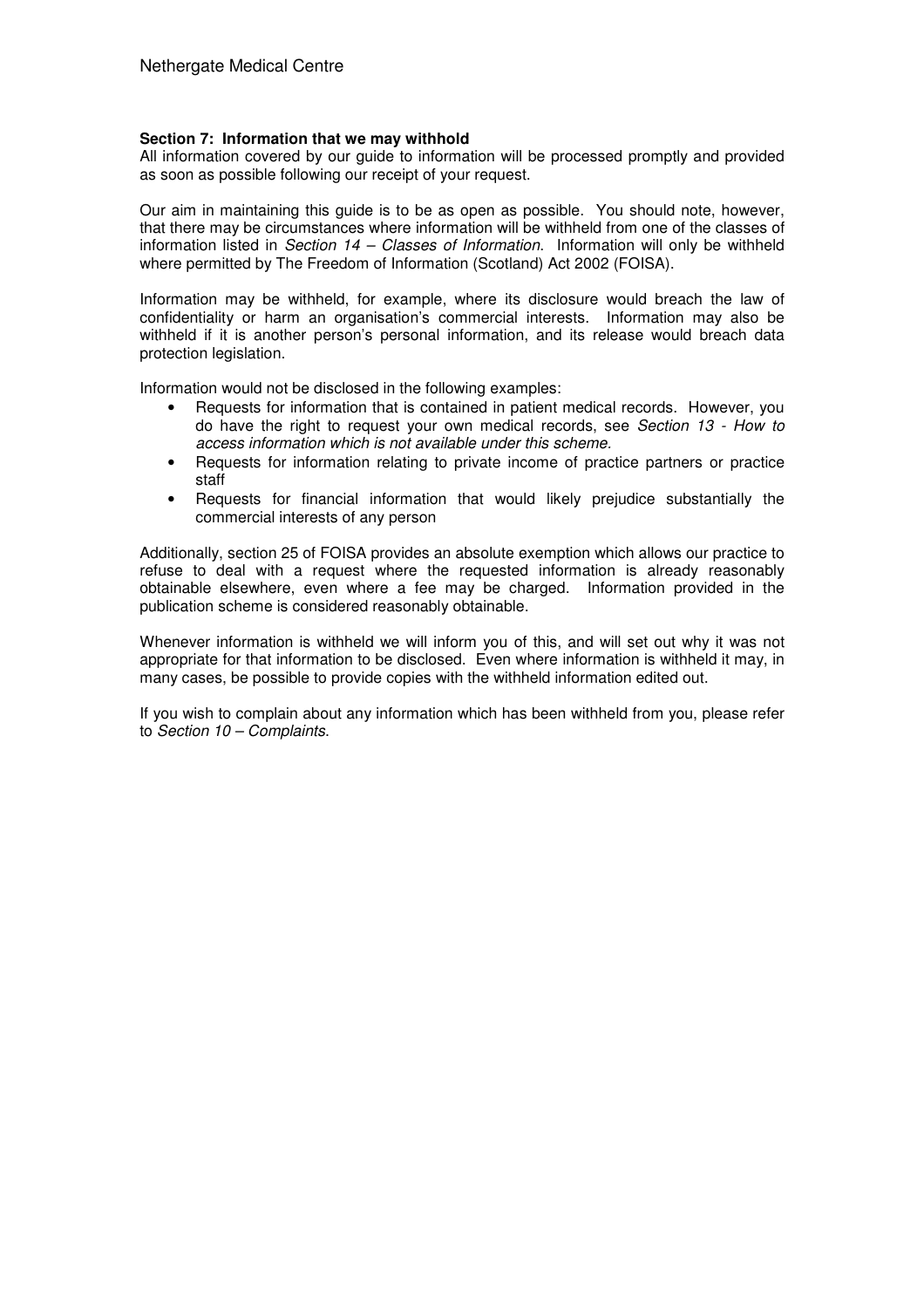#### **Section 8: Our charging policy**

Unless otherwise stated in Section  $14 - Classes$  of Information, all information contained within our guide is available from us free of charge where it can be sent to you electronically by email.

We reserve the right to impose charges for providing information in paper copy or on computer disc. Charges will reflect the actual costs of reproduction and postage to the practice, as set out below.

In the event that a charge is to be levied, you will be advised of the charge and how it has been calculated. Information will not be provided to you until payment has been received.

#### **Reproduction costs:**

Where charges are applied, photocopied information will be charged at a standard rate of 10p per A4 paper (black and white copy) and 30p per A4 paper (colour copy).

Computer discs will be charged at the rate of £1.00 per CD-Rom.

#### **Postage cost:**

We will pass on postage charges to the requester at the cost to the practice of sending the information by first class post.

#### **Section 9: Our copyright policy**

Nethergate Medical Centre holds the copyright for the vast majority of information in this guide to information. All of this information can be copied or reproduced without our formal permission, provided it is copied or reproduced accurately, is not used in a misleading context, and provided that the source of the material is identified.

The guide may, however, contain information where the copyright holder is not Nethergate Medical Centre. In most cases the copyright holder will be obvious from the documents. In cases where the copyright is unclear, however, it is the responsibility of the person accessing the information to locate and seek the permission of the copyright holder before reproducing the material or in any other way breaching the rights of the copyright holder. Wherever possible, this scheme will indicate where we do not own the copyright on documents within Section 14 – Classes of Information.

Information about Crown copyright material is available on the website of the Queens Printer for Scotland at www.oqps.gov.uk. We can provide you with a copy of this information if you do not have internet access.

#### **Section 10: Our records management and disposal policy**

All information at the Nethergate Medical Centre is held, retained and destroyed in accordance with Scottish Government – Records Management: NHS Code of Practice (Scotland). Confidentiality of patient information is maintained in accordance with the NHS (Scotland) Act 1978 Directions on the Confidentiality and Disclosure of Information: General Medical Services, Primary Medical Services Section 17C Agreements and Health Boards Primary Medical Services Contracts. These documents are available on the NHS Scotland website (http://www.show.scot.nhs.uk).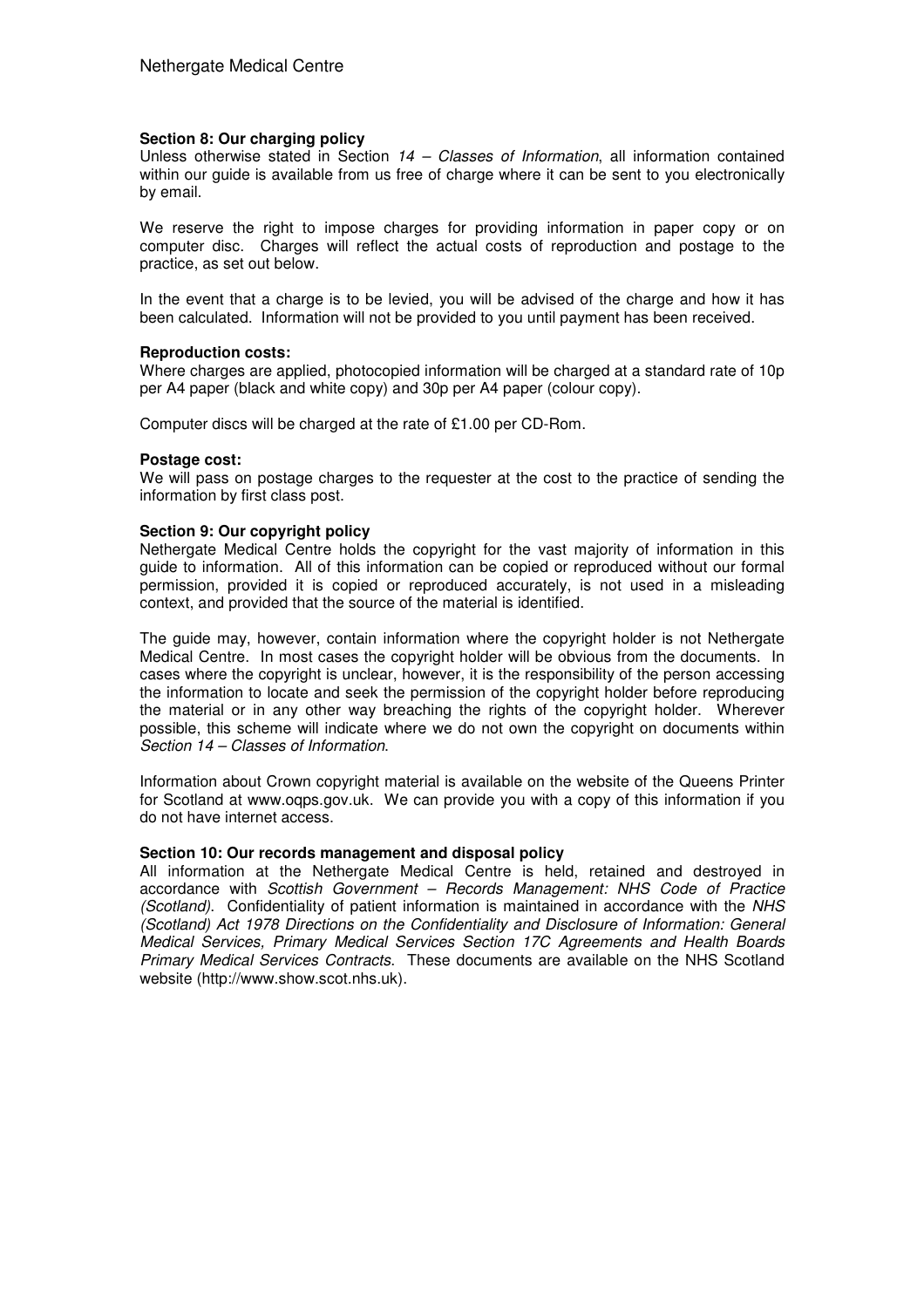# **Section 11: Feedback**

Nethergate Medical Centre is required to review our guide to information from time to time. As a result, we welcome feedback on how we can develop our guide further. If you would like to comment on any aspect of this guide to information, then please contact us. You may, for example wish to tell us about:

- other information that you would like to see included in the guide
- whether you found the quide easy to use
- whether you found the quide to information useful
- whether our staff were helpful
- other ways in which our guide to information can be improved

Please send any comments or suggestions to Nethergate Medical Centre, 2 Tay Square, Dundee, DD1 1PB Telephone 01382 221527 mandymcgregor@nhs.net

# **Section 12: Complaints**

Our aim is to make our guide to information as user-friendly as possible, and we hope that you can access all the information we publish with ease. If you do wish to complain about any aspect of the guide, however, then please contact us, and we will try and resolve your complaint as quickly as possible. You can contact:

Mandy McGregor Practice Manager Nethergate Medical Centre 2 Tay Square DUNDEE DD1 1PB Tel: 01382 221527

Any complaint will be acknowledged within two working days of receipt and we will respond in full within twenty working days.

You have legal rights to access information under this guide and a right of appeal to the Scottish Information Commissioner if you are dissatisfied with our response. These rights apply only to information requests made in writing\* or another recordable format. If you are unhappy with our responses to your request you can ask us to review it and if you are still unhappy, you can make an appeal to the Scottish Information Commissioner.

The Commissioner's website has a guide to this three step process, and she operates an enquiry service on Monday to Friday from 9:00am to 5:00pm. The Commissioner's office can be contacted as follows:

# **Scottish Information Commissioner**

Kinburn Castle Doubledykes Road St Andrews Fife KY16 9DS

**Telephone** 01334 464610 **Email** enquiries@itspublicknowledge.info **Website** www.itspublicknowledge.info

\*verbal requests for environmental information carry similar rights.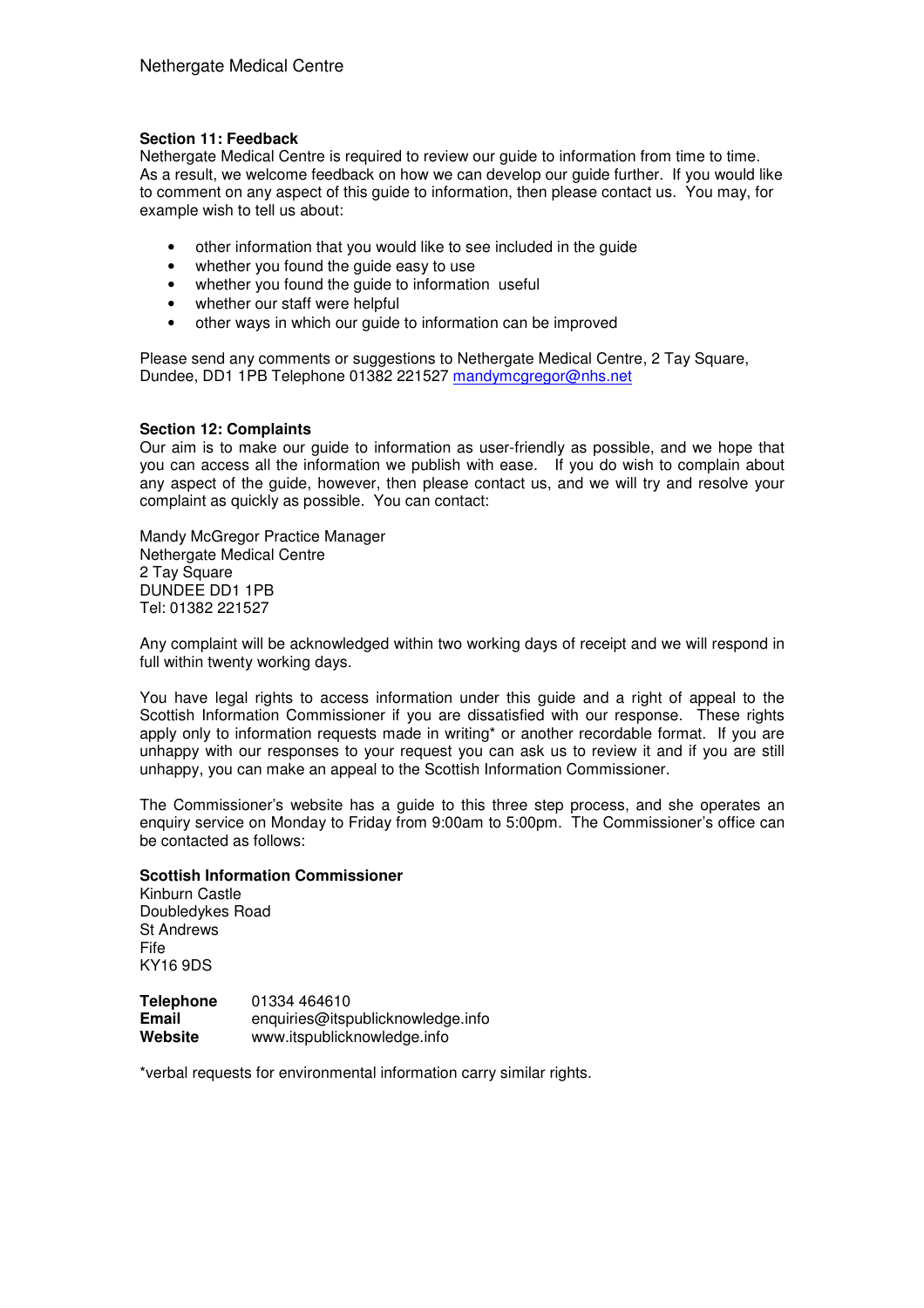# **Section 13: How to access information which is not available under this scheme**

If the information you are seeking is not available under this guide to information, then you may wish to request it from us. The Freedom of Information (Scotland) Act 2002 (FOISA) provides you with a right of access to the information we hold, subject to certain exemptions. The Environmental Information (Scotland) Regulations 2004 (EIRs) separately provide a right of access to the environmental information we hold, while the Data Protection Act 1998 (DPA) provides a right of access to any personal information about you that we hold. Again, these rights are subject to certain exceptions or exemptions.

Should you wish to request a copy of any information that we hold that is not available under this scheme, please write to Mandy McGregor Practice Manager Nethergate Medical Centre 2 Tay Square Dundee DD1 1PB.

# **Charges for information which is not available under the guide**

The charges for information which is available under this quide are set out under Section  $8 -$ Our Charging Policy. Fees for information that is not available under this guide are outlined in The Freedom of Information (Fees for Required Disclosure) (Scotland) Regulations 2004. If you submit a request to us for information which is not available under the Model Publication Scheme 2014 the charges will be based on the following calculations:

# General information requests

- There will be no charge for information requests which cost us  $£100$  or less to process.
- Where information costs between £100 and £600 to provide you may be asked to pay 10% of the cost. That is, if you were to ask for information that cost us £600 to provide, you would be asked to pay £50, calculated on the basis of a waiver for the first £100 and 10% of the remaining £500.
- We are not obliged to respond to requests which will cost us over £600 to process.
- In calculating any fee, staff time will be calculated at actual cost per staff member hourly salary rate to a maximum of £15 per person per hour.
- We do not charge for the time to determine whether we hold the information requested, nor for the time it takes to decide whether the information can be released. Charges may be made for locating, retrieving and providing information to you.
- In the event that we decide to impose a charge we will issue you with notification of the charge (a fees notice) and how it has been calculated. You will have three months from the date of issue of the fees notice in which to decide whether to pay the charge. The information will be provided to you on payment of the charge. If you decide not to proceed with the request there will be no charge to you.

# Charges for environmental information

We do not charge for the time to determine whether we hold the information requested, nor for the time it takes to decide whether the information can be released.

In the event that we decide to impose a charge we will issue you with notification of the charge and how it has been calculated. The information will be provided to you on payment of the charge. If you decide not to proceed with the request there will be no charge to you.

Charges are calculated on the basis of the actual cost to the authority of providing the information.

- Photocopying is charged at 10p per A4 sheet for black and white copying, 30p per A4 sheet for colour copying.
- Postage is charged at actual rate for first class mail.
- Staff time is calculated at actual cost per staff member hourly salary rate to a maximum of £15 per person per hour.

The first £100 worth of information will be provided to you without charge.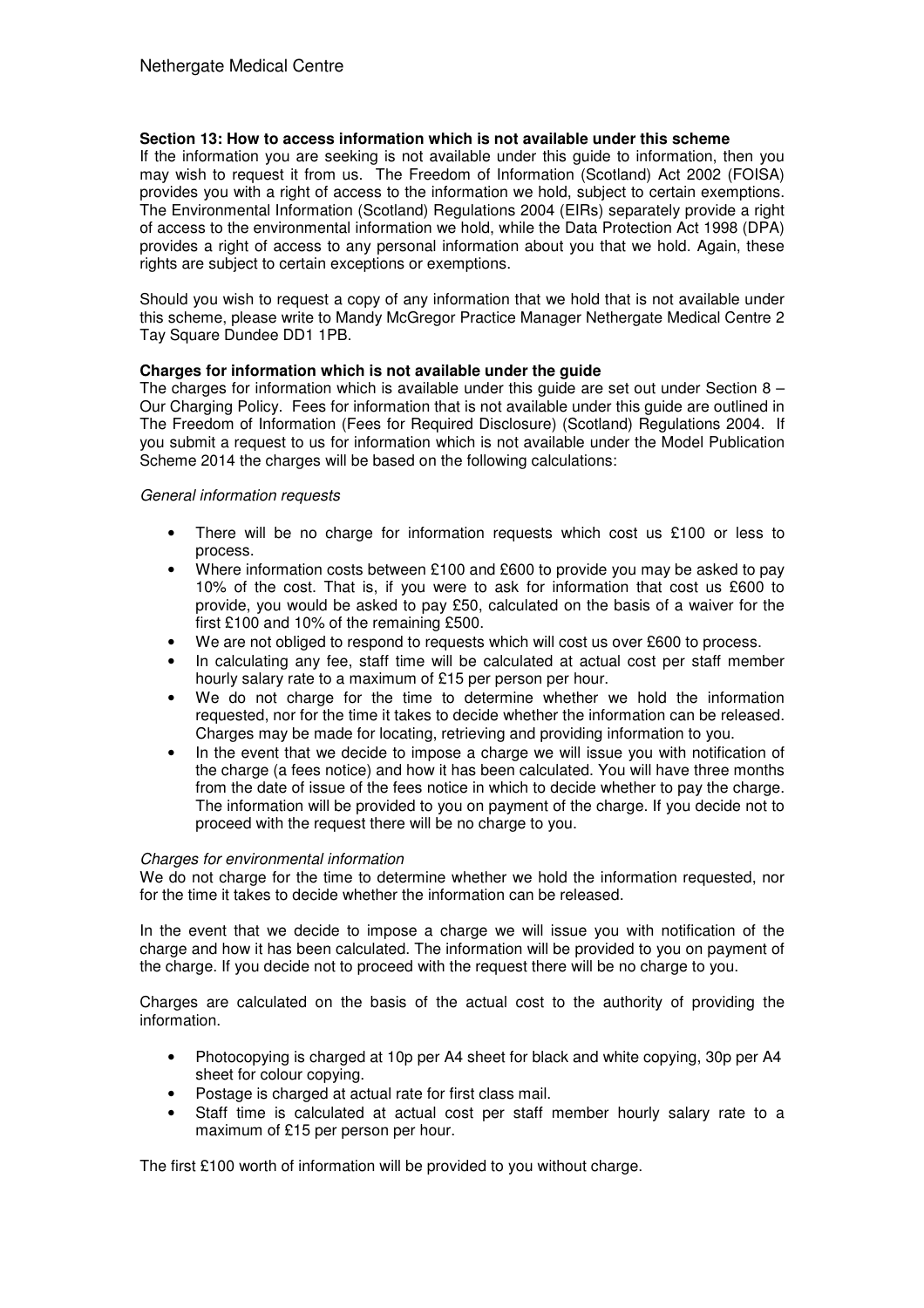Where information costs between £100 and £600 to provide you will be asked to pay 10% of the cost. That is, if you were to ask for information that cost us £600 to provide, you would be asked to pay £50 calculated on the basis of a waiver for the first £100 and 10% of the remaining £500.

Where it would cost more than £600 to provide the information to you, however, we will ask you to pay the full cost of providing the information, with no waiver for any portion of the cost.

#### **Requests for your own personal data**

While you cannot request personal data under the FOISA you are entitled to request your own personal data under the DPA. Under the DPA you can request your personal information from Nethergate Medical Centre. We reserve the right to charge a maximum of £50 for requests for an individual's own personal information.

# **Section 14 – Classes of information**

The Freedom of Information (Scotland) Act, 2002 requires a publication scheme to specify the classes of information the Public Authority already publishes or intends to publish. Our intention is to publish as much information as possible through our guide to information, where there is known to be public interest. However, exemptions under the Freedom of Information (Scotland) Act, 2002 may allow us to withhold some information, as indicated in Section 7: Information that we may withhold.

We publish information that we hold within the following classes:

Class 1: About Nethergate Medical Centre

- Class 2: How we deliver our function and services
- Class 3: How we take decisions and what we have decided
- Class 4: What we spend and how we spend it
- Class 5: How we manage our human, physical and information resources
- Class 6: How we procure goods and services from external providers
- Class 7: How we are performing
- Class 8: Our commercial publications

Once information is published under a class we will continue to make it available for the current and previous two financial years.

Where information has been updated or superseded, only the current version will be available. If you would like to see previous versions, you may make a request to us for that information.

| <b>Class 1: About Nethergate Medical Centre</b>                                                                                                                          |                                                                                                                                                 |  |  |  |
|--------------------------------------------------------------------------------------------------------------------------------------------------------------------------|-------------------------------------------------------------------------------------------------------------------------------------------------|--|--|--|
| <b>Class description:</b> Information about Nethergate Medical Centre who we are, where to<br>find us, how to contact us, how we are managed and our external relations. |                                                                                                                                                 |  |  |  |
|                                                                                                                                                                          |                                                                                                                                                 |  |  |  |
| The information we<br>publish under this class                                                                                                                           | How to access it                                                                                                                                |  |  |  |
| Practice name, address and<br>contact details                                                                                                                            | Information contained in section 2 of this document and<br>our practice leaflet.                                                                |  |  |  |
|                                                                                                                                                                          | This information is available by email and It is also<br>available from our GP practice.                                                        |  |  |  |
| Organisational structure,<br>roles and responsibilities of<br>partners                                                                                                   | Information contained in section 2 of this document and<br>our practice leaflet.<br>This information is available by email and post. It is also |  |  |  |
|                                                                                                                                                                          | available from our GP practice.                                                                                                                 |  |  |  |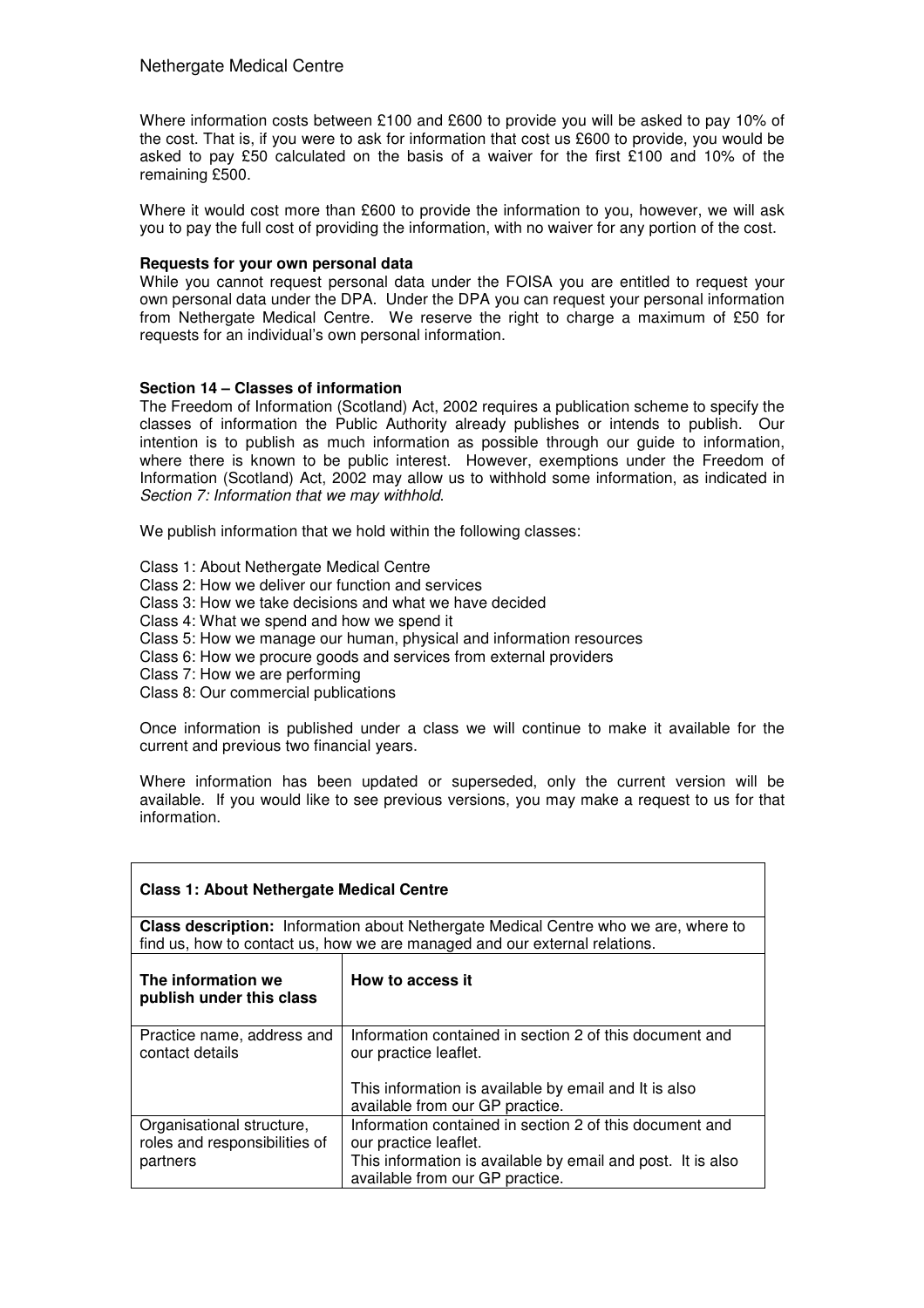| Practice opening hours                                                             | Information contained in section 2 of this document and<br>our practice leaflet.                                                                                                               |
|------------------------------------------------------------------------------------|------------------------------------------------------------------------------------------------------------------------------------------------------------------------------------------------|
|                                                                                    | This information is available by email and post. It is also<br>available from our GP practice.                                                                                                 |
| Contact details for patients<br>and complaints functions                           | Information contained in section 2 of this document and<br>our practice leaflet.                                                                                                               |
|                                                                                    | This information is available by email and post. It is also<br>available from our GP practice.                                                                                                 |
| Publication scheme and<br>guide to information                                     | This information is available by email and post. The Model<br>Publication Scheme 2014 is available on the Information<br>Commissioner's website. It is also available from our GP<br>practice. |
| Charging schedule for<br>published information                                     | Information contained in section 8 of this document and<br>our practice leaflet.                                                                                                               |
|                                                                                    | This information is available by email and post. It is also<br>available from our GP practice.                                                                                                 |
| Contact details and advice<br>about how to request<br>information                  | Information contained in section 6 of this document and<br>our practice leaflet.                                                                                                               |
|                                                                                    | This information is available by email and post. It is also<br>available from our GP practice.                                                                                                 |
| Charging schedule for<br>environmental information                                 | Information contained in section 13 of this document and<br>our practice leaflet.                                                                                                              |
|                                                                                    | This information is available by email and post. It is also<br>available from our GP practice.                                                                                                 |
| Legal/contractual<br>framework for the authority                                   | Information contained in section 2 of this document and<br>our practice leaflet.                                                                                                               |
|                                                                                    | This information is available by email and post. It is also<br>available from our GP practice                                                                                                  |
|                                                                                    | Information contained in section 2 of this document and                                                                                                                                        |
| Description of practice<br>governance/decision<br>making structures                | our practice leaflet.                                                                                                                                                                          |
|                                                                                    | This information is available by email and It is also<br>available from our GP practice.                                                                                                       |
| Names of, responsibilities of<br>and (work-related)<br>biographical details of the | Information contained in section 2 of this document and<br>our practice leaflet.                                                                                                               |
| people who make strategic<br>and operational decisions                             | This information is available by email and It is also<br>available from our GP practice.                                                                                                       |
| about the performance of<br>function and/or delivery of                            |                                                                                                                                                                                                |
| services                                                                           |                                                                                                                                                                                                |
| Governance polices                                                                 | Information contained in section 2 of this document and<br>our practice leaflet.                                                                                                               |
|                                                                                    | This information is available by email and post. It is also<br>available from our GP practice.                                                                                                 |
| Strategic planning                                                                 | Information contained in section 4 of this document and                                                                                                                                        |
| processes                                                                          | our practice leaflet.                                                                                                                                                                          |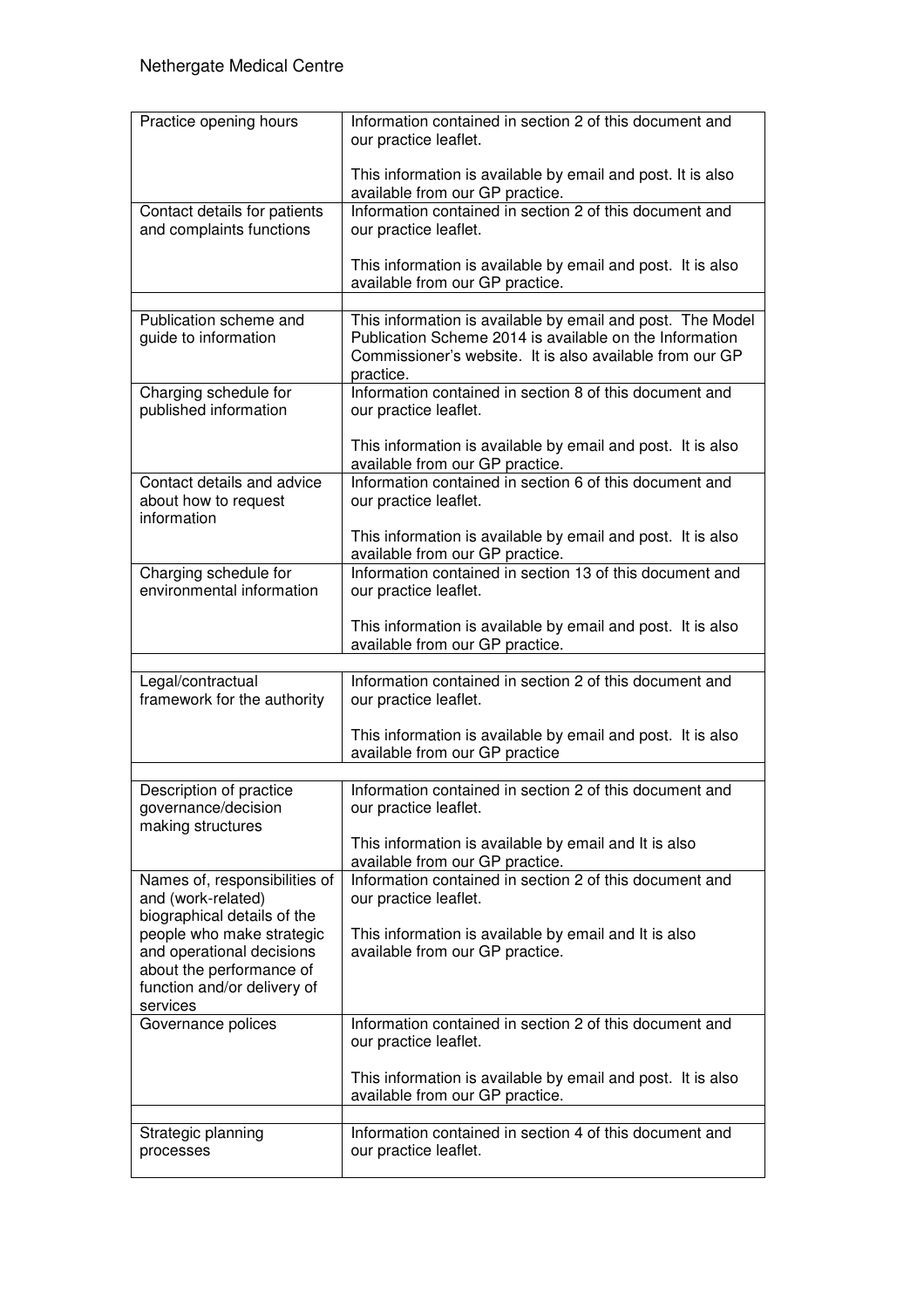|                                                                                  | This information is available by email and post. It is also<br>available from our GP practice                                                             |  |  |  |
|----------------------------------------------------------------------------------|-----------------------------------------------------------------------------------------------------------------------------------------------------------|--|--|--|
|                                                                                  |                                                                                                                                                           |  |  |  |
| Accountability relationships,<br>including reports to<br>regulators              | Information contained in section 2 of this document and<br>our practice leaflet.                                                                          |  |  |  |
|                                                                                  | This information is available by email and post. It is also<br>available from our GP practice                                                             |  |  |  |
|                                                                                  |                                                                                                                                                           |  |  |  |
| Class 2: How we deliver our functions and services                               |                                                                                                                                                           |  |  |  |
|                                                                                  | Class description: Information about our work, our strategy and policies for delivering<br>functions and services and information for our services users. |  |  |  |
| The information we<br>publish under this class                                   | How to access it                                                                                                                                          |  |  |  |
| Description of practice<br>functions, including<br>statutory basis for them      | Information contained in sections 2 and 3 of this document<br>and our practice leaflet.                                                                   |  |  |  |
|                                                                                  | This information is available by email and post. It is also<br>available from our GP practice                                                             |  |  |  |
| Strategies, policies and<br>internal staff procedure for<br>performing statutory | Information contained in sections 2 and 3 of this document<br>and our practice leaflet.                                                                   |  |  |  |
| functions                                                                        | This information is available by email and post. It is also<br>available from our GP practice                                                             |  |  |  |
| How to report a concern to<br>the practice                                       | Information contained in section 2 of this document and<br>our practice leaflet.                                                                          |  |  |  |
|                                                                                  | This information is available by email and post. It is also<br>available from our GP practice                                                             |  |  |  |
| Reports of the practice's<br>exercise of its functions                           | This information is available by email and post. It is also<br>available from our GP practice                                                             |  |  |  |
|                                                                                  |                                                                                                                                                           |  |  |  |
| List of services, including<br>statutory basis for them                          | Information contained in sections 2 and 3 of this document<br>and our practice leaflet.                                                                   |  |  |  |
|                                                                                  | This information is available by email and post. It is also<br>available from our GP practice                                                             |  |  |  |
| Service policies and internal<br>staff policies                                  | Information contained in sections 2 and 3 of this document<br>and our practice leaflet.                                                                   |  |  |  |
|                                                                                  | This information is available by email and post. It is also<br>available from our GP practice                                                             |  |  |  |
| Service schedules and<br>delivery plans                                          | Information contained in sections 2 and 3 of this document<br>and our practice leaflet.                                                                   |  |  |  |
|                                                                                  | This information is available by email and post. It is also<br>available from our GP practice practice.                                                   |  |  |  |
| Information for patients,<br>including how to access<br>services                 | Information contained in sections 2 and 3of this document<br>and our practice leaflet.                                                                    |  |  |  |
|                                                                                  | This information is available by email and post. It is also<br>available from our GP practice                                                             |  |  |  |
| Service fees and charges                                                         | Information contained in sections 5 of this document and                                                                                                  |  |  |  |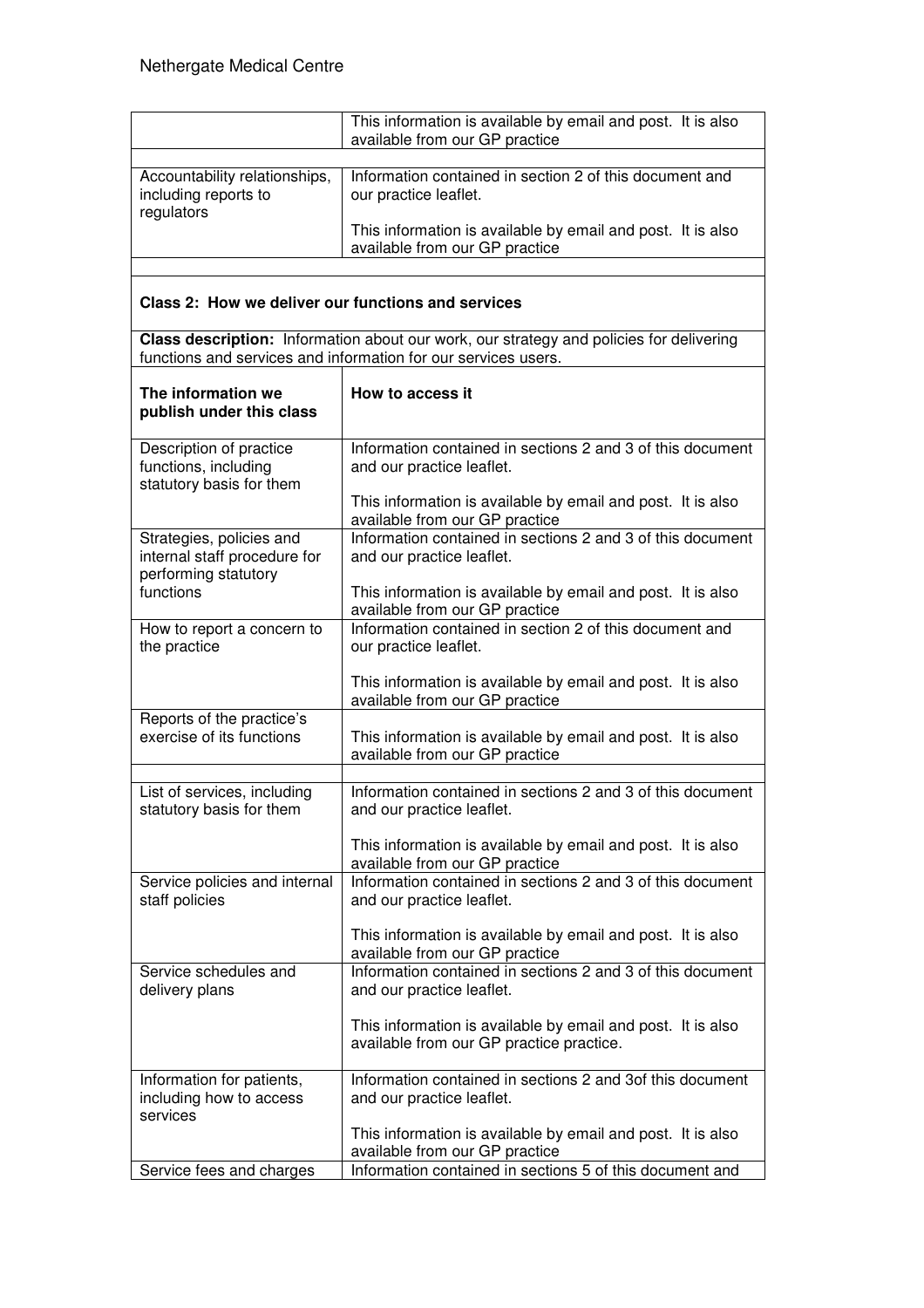|                                                                                                                                                                                              | our practice leaflet.                                                                                                                                                                                                                                                                                  |  |  |
|----------------------------------------------------------------------------------------------------------------------------------------------------------------------------------------------|--------------------------------------------------------------------------------------------------------------------------------------------------------------------------------------------------------------------------------------------------------------------------------------------------------|--|--|
|                                                                                                                                                                                              | This information is available by email and post. It is also<br>available from our GP practice                                                                                                                                                                                                          |  |  |
|                                                                                                                                                                                              |                                                                                                                                                                                                                                                                                                        |  |  |
| Class 3: How the practice takes decisions and what it has decided                                                                                                                            |                                                                                                                                                                                                                                                                                                        |  |  |
| Class description: Information about the decisions we take, how we make decisions<br>and how we involve others                                                                               |                                                                                                                                                                                                                                                                                                        |  |  |
| The information we<br>publish under this class                                                                                                                                               | How to access it                                                                                                                                                                                                                                                                                       |  |  |
| Decisions taken by the<br>practice: agendas, reports,<br>papers, and minutes of<br>meetings (that do not<br>contain confidential patient<br>information)                                     | Note for practices:<br>Practices should make available minutes of meetings.<br>If these contain any information that would be exempt<br>under the Act then these sections should be redacted<br>prior to publication.                                                                                  |  |  |
|                                                                                                                                                                                              | Information contained in section 4 of this document.<br>This information is available by email and post. It is also                                                                                                                                                                                    |  |  |
| Public consultation and<br>engagement strategies                                                                                                                                             | available from our GP practice<br>Information contained in sections 4 of this document and<br>our practice leaflet.                                                                                                                                                                                    |  |  |
|                                                                                                                                                                                              | This information is available by email and post. It is also<br>available from our GP practice                                                                                                                                                                                                          |  |  |
|                                                                                                                                                                                              |                                                                                                                                                                                                                                                                                                        |  |  |
|                                                                                                                                                                                              | Class 4: What the practice spends and how it spends it                                                                                                                                                                                                                                                 |  |  |
| Class description: Information about our strategy, and management of, financial<br>resources (in sufficient detail to explain how we spend public money and what has<br>actually been spent. |                                                                                                                                                                                                                                                                                                        |  |  |
| The information we<br>publish under this class                                                                                                                                               | How to access it                                                                                                                                                                                                                                                                                       |  |  |
| Details on NHS funding<br>received by the practice and<br>the cost of operating our<br><b>NHS</b> contract                                                                                   | Note for practices when competing this section:<br>The Model Publication Scheme does not require<br>individual salaries or income (including information<br>from which this can easily be deduced) to be<br>proactively published.                                                                     |  |  |
|                                                                                                                                                                                              | Practices should make a note in this class to explain<br>the above and to remind the public they have the right<br>to request information under the Act. GPs will be free<br>at that point to apply exemptions and the requester<br>has the right to appeal to the Information<br><b>Commissioner.</b> |  |  |
|                                                                                                                                                                                              | Each GP should also consider what they can<br>publish/release which gives the public as much                                                                                                                                                                                                           |  |  |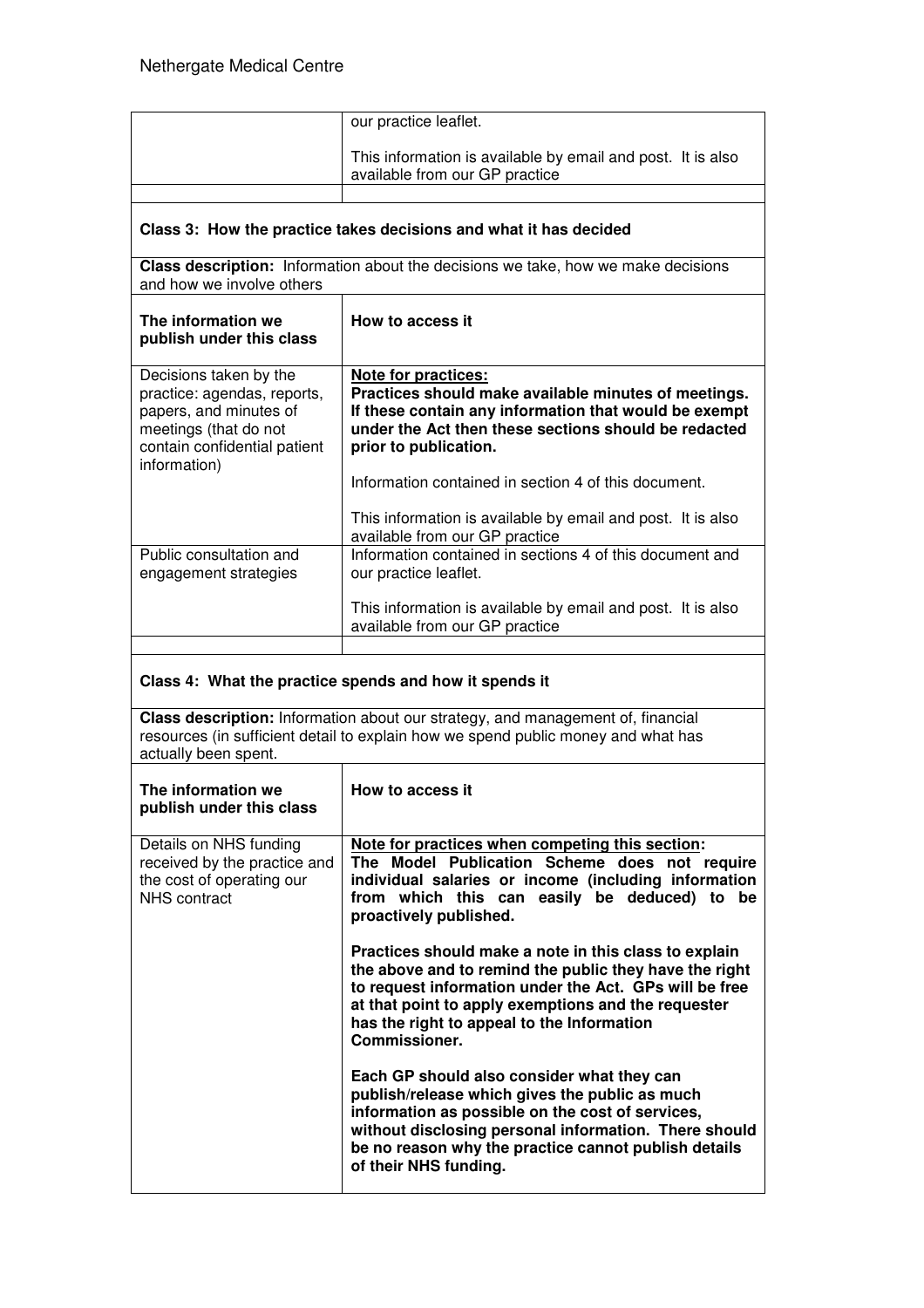|                                                                                                                                                                             | This information is available by email and post. It is also<br>available from our GP practice                       |  |  |  |  |
|-----------------------------------------------------------------------------------------------------------------------------------------------------------------------------|---------------------------------------------------------------------------------------------------------------------|--|--|--|--|
| Cost of running the practice                                                                                                                                                | Note for practices when completing this section                                                                     |  |  |  |  |
|                                                                                                                                                                             | This information is available by email and post. It is also<br>available from our GP practice                       |  |  |  |  |
| Purchaser equipment and<br>supplies                                                                                                                                         | This information is available by email and post. It is also<br>available from our GP practice                       |  |  |  |  |
| Purchasing plans and<br>capital funding                                                                                                                                     | This information is available by email and post. It is also<br>available from our GP practice                       |  |  |  |  |
| Expenses policies and<br>procedures                                                                                                                                         | This information is available by email and post. It is also<br>available from our GP practice                       |  |  |  |  |
| Staff pay and grading<br>structure                                                                                                                                          | [This information is available by email and post. It is also<br>available from our GP practice                      |  |  |  |  |
|                                                                                                                                                                             |                                                                                                                     |  |  |  |  |
|                                                                                                                                                                             | Class 5: How the practice manages its human, physical and information resources                                     |  |  |  |  |
| information resources of the authority                                                                                                                                      | Class description: Information about how we manage the human, physical and                                          |  |  |  |  |
| The information we<br>publish under this class                                                                                                                              | How to access it                                                                                                    |  |  |  |  |
| Strategy and management<br>of human resources                                                                                                                               | This information is available by email and post. It is also<br>available from our GP practice                       |  |  |  |  |
| Staffing structure                                                                                                                                                          | Information contained in section 2 of this document.                                                                |  |  |  |  |
|                                                                                                                                                                             | This information is available by email and post. It is also<br>available from our GP practice                       |  |  |  |  |
| Human resources policies,<br>procedures and guidelines<br>(recruitment, performance,<br>management, promotion,<br>pensions, discipline,<br>grievance, staff<br>development) | This information is available by email and post. It is also<br>available from our GP practice                       |  |  |  |  |
| Management of the practice<br>premises                                                                                                                                      | This information is available by email and post. It is also<br>available from our GP practice                       |  |  |  |  |
| Premises maintenance<br>arrangements                                                                                                                                        | This information is available by email and post. It is also<br>available from our GP practice                       |  |  |  |  |
| Records management<br>policy                                                                                                                                                | This information is available by email and post. It is also<br>available from our GP practice                       |  |  |  |  |
| Information governance                                                                                                                                                      | This information is available by email and post. It is also<br>available from our GP practice                       |  |  |  |  |
|                                                                                                                                                                             |                                                                                                                     |  |  |  |  |
| Class 6: How the practice procures goods and services from external providers                                                                                               |                                                                                                                     |  |  |  |  |
|                                                                                                                                                                             | Class description: Information about how we procure goods and services, and our<br>contacts with external providers |  |  |  |  |
| The information we<br>publish under this class                                                                                                                              | How to access it                                                                                                    |  |  |  |  |
| Procurement policies and                                                                                                                                                    | This information is available by email and post. It is also                                                         |  |  |  |  |